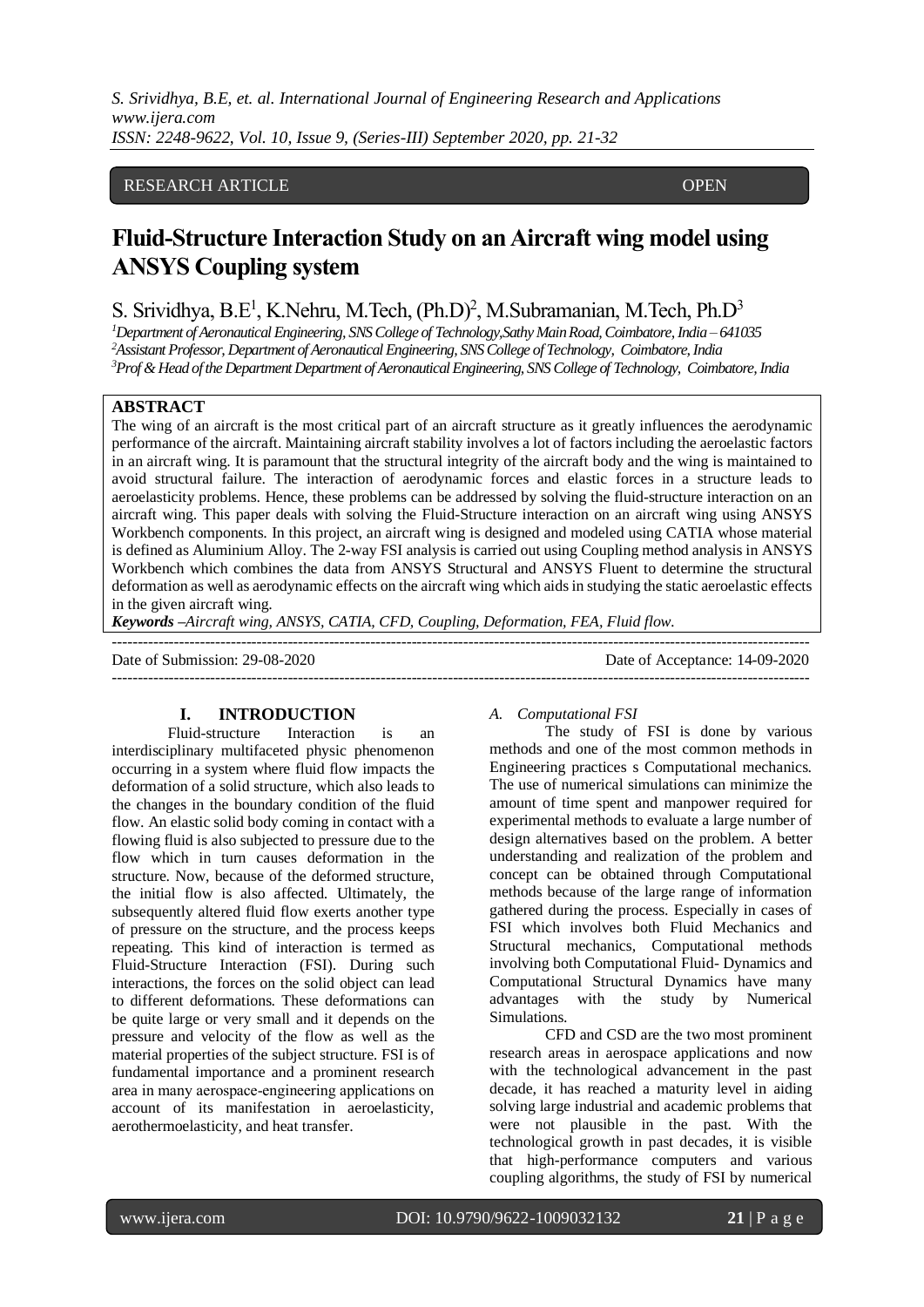simulations have been made accessible and reliable and there are numerous ways to solve FSI cases with various flexible structures and adaptive flow conditions.

There are numerous solvers for carrying out such Coupling methods and one such solver is ANSYS Workbench and this project is based on performing a coupling method in the said solver. The solution of such dependently coupled FSI problems is carried out by system coupling which applies implicit sequential coupling by employing an iterative solution between CFD and FEA solvers. During each time step of the FSI solution, there are many mesh updates and data transfers within the participant solvers along with the multiple iterations between them. Convergence for the time step is achieved only when participating solvers are converged individually.

# *B. Coupling Method*

A system coupling component system in any solver connects a structural and fluid flow system for solving FSI. In ANSYS Workbench, the system coupling enables us to couple a transient or static structural and fluid flow in Fluent or CFX to form transient or steady-state FSI. Results can be viewed in individual components or an integrated post-processing result system is also available for CFD and structural results.

The fluid properties and Structural conditions on the wing are mutually exclusive and a coupling system is required to determine the effects of one over the other. The new boundary for coupling is obtained by calculating generalized force values and the deflection of the wing in static equilibrium. Fluid computations are based on the Navier-Stokes equation. The structural mesh and flow field mesh deformation is carried out by the Trans-Finite Interpolation method (TFI), and the data exchange of structural and fluid on the System coupling interface was realized by the Constant Volume Transform method (CVT).

## *C. FSI in ANSYS*

The main objective of this project is to conduct the FSI numerical simulation on ANSYS Workbench and study how the solver is efficient. The primary reason for using this solver system is because the ANSYS Fluent provides many different mesh deformation schemes, which include layering, smoothing, and remeshing, that account for significant updates to the fluid domain during the FSI solution or coupling method. These FSI parameters also require the advanced structural capabilities that are available in ANSYS Mechanical components like Transient structural and Static structural accounting for nonlinear geometric effects, say large strain & large deformation, nonlinear material behaviors, and nonlinear contacts that require an accurate simulation to read their behavior.

The ANSYS Workbench system coupling solver which is a conjunction of both ANSYS Fluent and ANSYS Mechanical provides a platform of advanced software tools that aids us to robustly solve the industry's most complex fluid-structure interaction challenges. The ability to carry out such advanced FSI applications with an efficient and intuitive workflow allows the engineers to proficiently perform fluid-structure interaction simulations. Such practices enable the engineers to account for the Multiphysics problems during product development.

# *D. Applications of FSI*

Fluid-structure interaction exists in its many forms in both natural systems as well as manmade objects. It is also primal to realize the degree of severity in such interaction between the solid and fluid characteristics as it varies between different problems. The most common FSI problems in Aerospace applications are aero-elasticity, hydroelasticity, flow-induced vibration, thermal deformation, etc.

# *E. Aeroelasticity*

One of the main applications of aerospace FSI is the flow of air around an airplane wing structure causing the wing to deform. When the wing deforms, the structural deformation causes the change in air patterns around it. The most important FSI phenomenon on an airplane structure is Aeroelasticity. Aeroelasticity is a subject that studies, analyses, and harnesses the interactions among aerodynamic forces, elastic forces (structural deformation), and inertial forces (motion/ dynamics of aerodynamic lifting surfaces). Aeroelastic interactions determine the airplane loads and influence the performance of flight in four primary areas:

- wing and tail surface lift redistribution
- lift effectiveness
- control effectiveness
- aileron reversal

Also, Aircraft structural dynamic response causing structural instability due to buffeting and flutter. Aeroelastic phenomena may be divided according to the Collars triangle as shown in Fig. 1. The sides of the triangle illustrate the relationships among the particular pairs of forces representing the said areas of mechanics. On the other hand, the triangle's interior represents the interference of all three groups of forces leading to dynamic aeroelastic phenomena. When inertial forces are excluded, the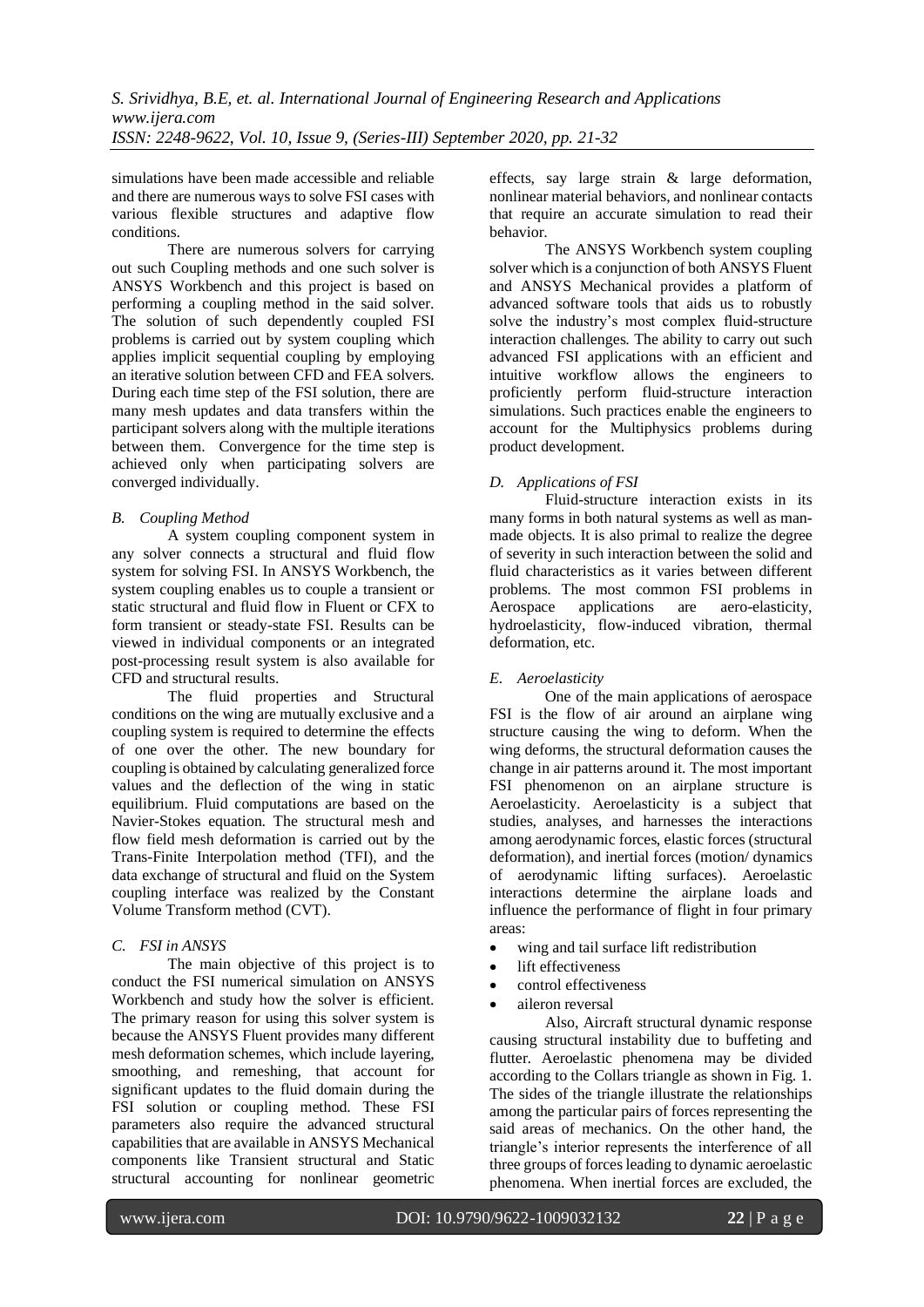interaction is characterized by unidirectional structural deformation, which as a result cause Static aeroelasticity. Meanwhile, dynamic aeroelastic phenomena do include inertial forces in their oscillatory characteristics of structural deformation.



The purpose of this project is to illustrate the effect of aerodynamic load and structural deflection interactions on the aircraft wing model by studying the interactions between the structural internal forces and the external aerodynamic forces on the wing. The typical section model development is followed by the development of a multi-degree of freedom model to illustrate the mathematical criteria for the static stability of an aeroelastic system.

In ANSYS Workbench, the coupling component is used to achieve the CFD/FEA coupling system to study the Fluid-Structure Interaction on the chosen aircraft wing.

## **II. LITERATURE REVIEW**

**Xiangying Chen,Ge-Cheng Zha, Ming-Ta Yang** (2007) The authors have developed a numerical methodology with fully coupled fluidstructural interaction for determining the flutter characteristics in a 3-D transonic wing. It involves coupling Navier–Stokes equations and structural modal equations. They have employed the dual-time step implicit unfactored Gauss-Seidel iteration with the Roe scheme in the flow solver. A modal approach structure solver is used to simulate the wing's response. The flow and structure solvers are fully coupled via successive iterations within each physical time step. They have used ANSYS Workbench for this method of approach and have verified the accuracy of the solver. They obtained the first 5 modes of the chosen wing to study the modal response with the coupled system. They have done the study on the flutter boundary of AGARD wing 445.6 with free-stream Mach numbers ranging from 0.499 to 1.141 and their results are proved to be compared well with the experimental data.

**Bocheng Zhang, Weilong Ding, Shengcheng Ji &Jiazhen Zhang** (2016) In this paper, the authors have proposed a method based on Euler equations for predicting transonic flutter boundary in this paper. Euler equations are considered for the fluid field and boundary layer equations are considered inside the boundary layers, taking viscosity into account. The prediction of the transonic flutter boundary is performed based on the traditional method in the frequency domain using generalized aerodynamic coefficients matrices. Also, the simulation results are compared with the experimental results in this paper. The comparisons between the simulation and experimental results of the AGARD 445.6 wing show that the simulation results are following the experiment results for Mach numbers less than 1. They have encountered a transonic dip of the flutter boundary of the AGARD 445.6 wing which is located at a Mach number of around 0.954, which is also the Mach number when the shock wave appears on the wing surface. Also, they have proved that this frequency-domain is efficient than the time-domain method.

**J S Chaitanya, Arun Prasad, B Pradeep, P L N Sri Harsha, S Shali, and S R Nagaraja** (2017) The main objective of this paper is to use the application of CFD in determining the vibrational characteristics of an aircraft wing. The analysis has been performed in ANSYS Workbench to obtain the vibrational characteristics of the AGARD 445.6 wing. The wing was studied under transonic flow conditions. CFD analysis is performed on the wing to have a basic understanding of the pressure variations on the surface of the wing. The transient analysis gives the time domain solution for the wing which is utilized to extract the structural frequency. The plot of Mach number and its corresponding flutter index is used to observe the behavior of the wing when it is in the transition zone between subsonic and supersonic speeds. From the flutter index diagram, the dip is observed in the transonic regime and at a certain Mach number, the wing is most unstable.

**NatarajKuntoji, Dr. Vinay,and V. Kuppast** (2017) The design of the aircraft wing using NACA standards has been discussed in this work. The wing analysis is carried out by using computer numerical analysis tools including CAD/CAE and CFD. The necessary inputs for carrying out the structural analysis with emphasis on the vibration are obtained by CFD analysis. The deformation of the wing structures is investigated concerning the standard airflow velocity. The Computer-Aided Design Tools and NACA standards have been accomplished to design the wing structure. The vibration characteristics of the wing structures are studied by modal analysis to find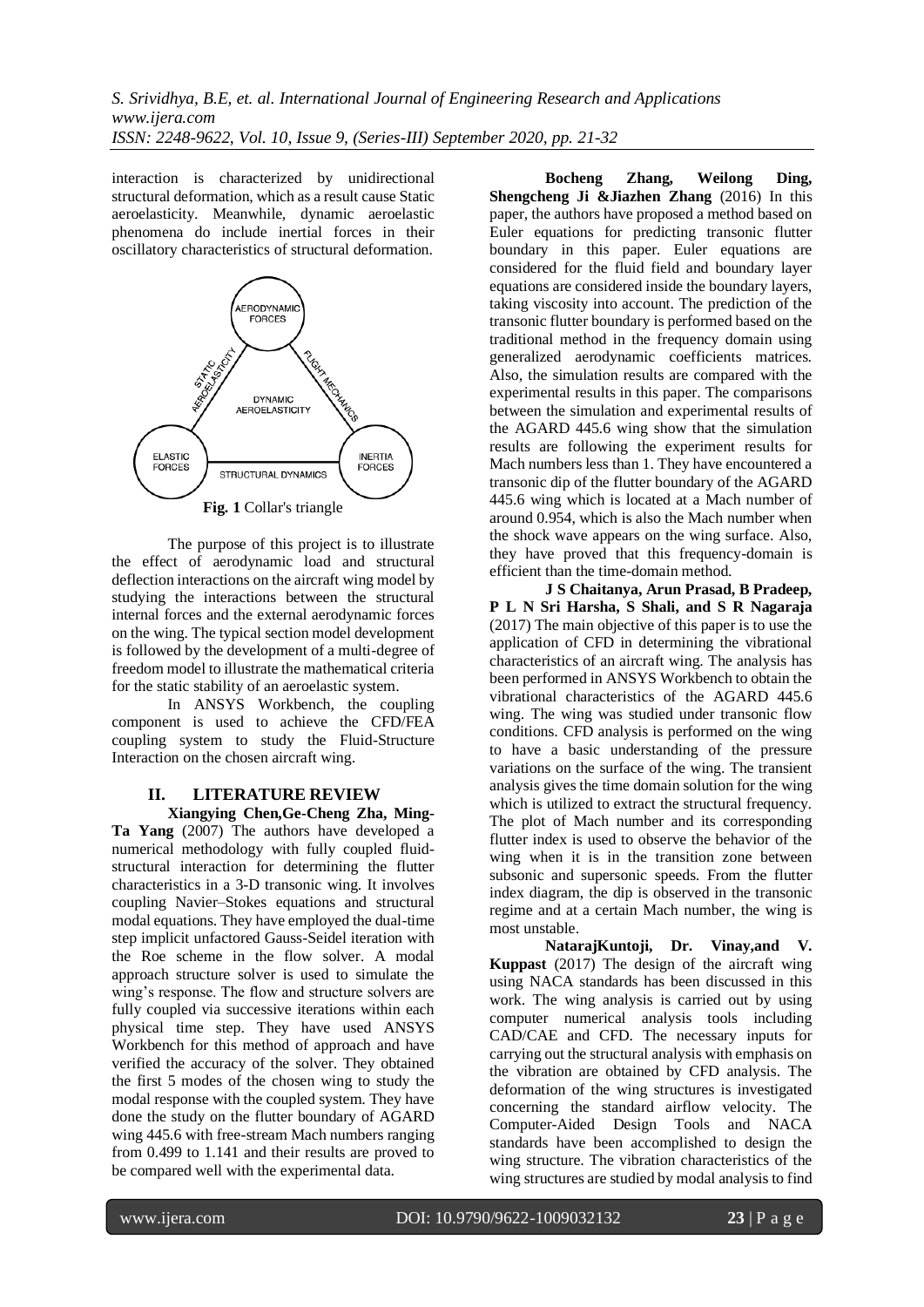the natural frequency of the wing structures. The CFD results revealed that the pressure on the upper surface of the wing for all the wing section planes is less, about -4.97e3N/mm2, as compared to the pressure on the lower surface, about 1.08e4 N/mm2, which satisfy the theory of lift generation. The prestressed modal analysis shows the correlation of the stress, deformation, and the corresponding mode of vibration.

**Han Jinglong, Cui Peng** (2011) This paper involves the study of aeroelastic behavior of the subject wing model using numerical simulation and comparing the results with experimental results. The wing used was the MAVRIC wing. They have adapted a high-fidelity method of approach to solve the structural and aerodynamic factors of the wing. They have used the CFD approach derived from Euler equations to solve the aerodynamic properties and CSD for structure. Since the aeroelastic behavior requires both the factors, they have developed a coupling solver to solve the aeroelastic phenomenon. Flutter and LCO behavior of the basic transport wing was predicted first, and the results were compared with the existing experiment. It was found that large-amplitude shock-wave motion provided the proper physical mechanism for the LCO. Then, flutter analyses of winglet transport wing and C-wing were conducted.

**Jingyuan Yang, Yilang Liu, and Weiwei Zhang** (2018) A fast static aeroelastic analysis method, coupling with the modal method and Kriging surrogate model, is proposed in this paper. The deflection of the wing is described by the modal method, and the Kriging surrogate model is utilized to model the generalized forces under different deformations, angles of attack, and Mach numbers to replace the CFD solver. They have analyzed the static aeroelasticity of the HIRENASD wing in the transonic flow field by coupling with the generalized force model by the static equilibrium equation. The results were compared with those of the experimental data. The developed model is aimed at replacing the CFD solver and is more time saving than the CFD/CSD method when it comes to a large quantity of the static aeroelastic analyses. It has a good perspective for engineering applications for the aircraft design period.

**JainishTopiwala, Gaurav Mistry, Sandip Patel, and Pratik Umrigar** (2016) The paper is a study that lightened up the basic theories behind fluid-structure interaction. That includes various methods to solve FSI Problem, types of Coupling, different ways to approach FSI& detailed application areas of it. The paper talks about the importance of FSI when designing any aerodynamics parts or other engineering components. The paper focuses on the interface

condition that is required to consider for safe design. Also, the paper deals with using ANSYS Fluent, and Structure simulation for FSI is solved analytically by importing loads from fluent to structure. Their results suggest that either object will go into the plastic limit or elastic deformation.

**Jong-Hwan Kim, Jae-Sung Bae, and Jai-Hyuk Hwang** (2016) In this paper, they have developed a static/dynamic aeroelastic analysis through CFD-CSD coupled method on a UAV structure. A Computational Fluid Dynamic is used to compute the aerodynamics and the Finite Element Method is used for structural analysis. The CFD-CSD coupled analysis for static and dynamic analysis were performed for the high AR wing of the solar-powered UAV. FEM model and CFD model of the present high AR wing are established and they are verified. Static and dynamic aeroelastic analyses of the wing using the CFD-CSD coupled method are performed. Their results show that the present wing is aeroelastically stable for both static and dynamic cases.

**KakumaniSureka and R Satya Meher** (2015) this paper deals with finding suitable material for a given wing ode which is the A300 wing since it is one of the most widely used aircraft wings. The main purpose of this project is to find out which material either AL alloy or Al alloy 7068 is best suited for making the wing of flight. The CAD model of the A300 wing with spares and ribs using is modeled using the software CATIA V5 R20 and the structural analysis is carried out using ANSYS WORKBENCH. From the obtained results they have concluded that the difference between the values of deformation, equivalent stress, max principle stress, stress intensity, and shear stress with Al alloy and Aluminum alloy7068 is minimal, and the results obtained are validated and verified. Since the difference in values was minimal, they have proposed that Aluminum Alloy 7068 should be used in the place of Aluminium alloy for the better structural integrity of the wing structure.

**ElumagandlaSurendar, and K** 

**Ramindla Praveen,** 

**ShyamKumar**(2018) The main objective of this paper is to achieve a reduction in the weight of an aircraft by using different materials including some composite materials, in which Aluminium as base material and mixed with some other materials at different proportions. A suitable wing profile NACA 4412 is selected and modeled in CATIAV5 R20. The generated wing profile is imported to ANSYS WORKBENCH. To examine the structural effectiveness of the designed wing, 3-D finite element analysis was performed using ANSYS software to compute the critical stresses, displacements, strains and to test the wings against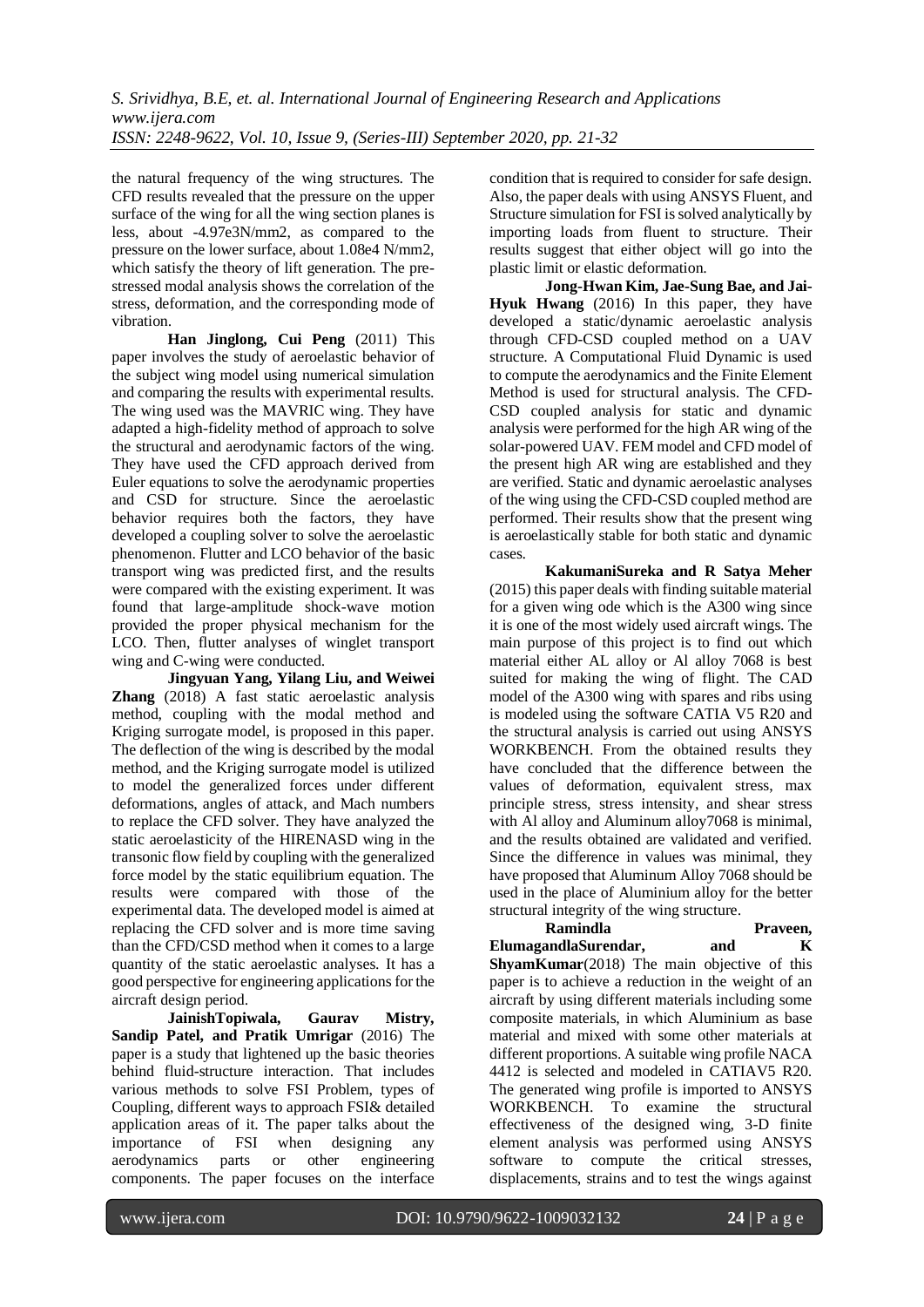Von- Misses failure criterion. The conditions are given based on the inputs obtained from experimental examinations on the selected wing. The materials were assigned differently and the results were compared. The first 6 order natural frequency and the vibration modes are obtained. The results are used to study the structural performance of the wing with different materials.

**III. METHODOLOGY**

*A. Method of Approach Overview*



*Flow chart 1 Method of approach*

*A. Finite Element Analysis*



*Flow chart 2 Structural Analysis*

*B. Computational Fluid Dynamics*



*Flow chart 3 Fluid Dynamic analysis*

*C. Fluid-Structure Interaction*



*Flow chart 4 Coupling method for FSI*

#### **IV. MODELLING OF WING**

The performance and operation of any aircraft are fundamentally dependent upon the type of wing, its parameters, and characteristics. Hence, the wing of an aircraft is the most important part of an aircraft structure. The aircraft wing is modelled using CATIA V5 wherein the airfoil coordinates are imported through Microsoft Office Excel Macros. The wing model used in this paper is a tapered wing and the angle of attack maintained with the wing model is 10 degrees. The specifications of the wing model used are as follows.

*A. Airfoil*

An airfoil is the 2D representation of the aircraft wing or in other words, t is the crosssectional view of the wing. It is a fluid determined body and is moved by aerodynamic forces. The front of the airfoil is named the leading edge and the rear of the trailing edge. Airfoil used: NACA a65112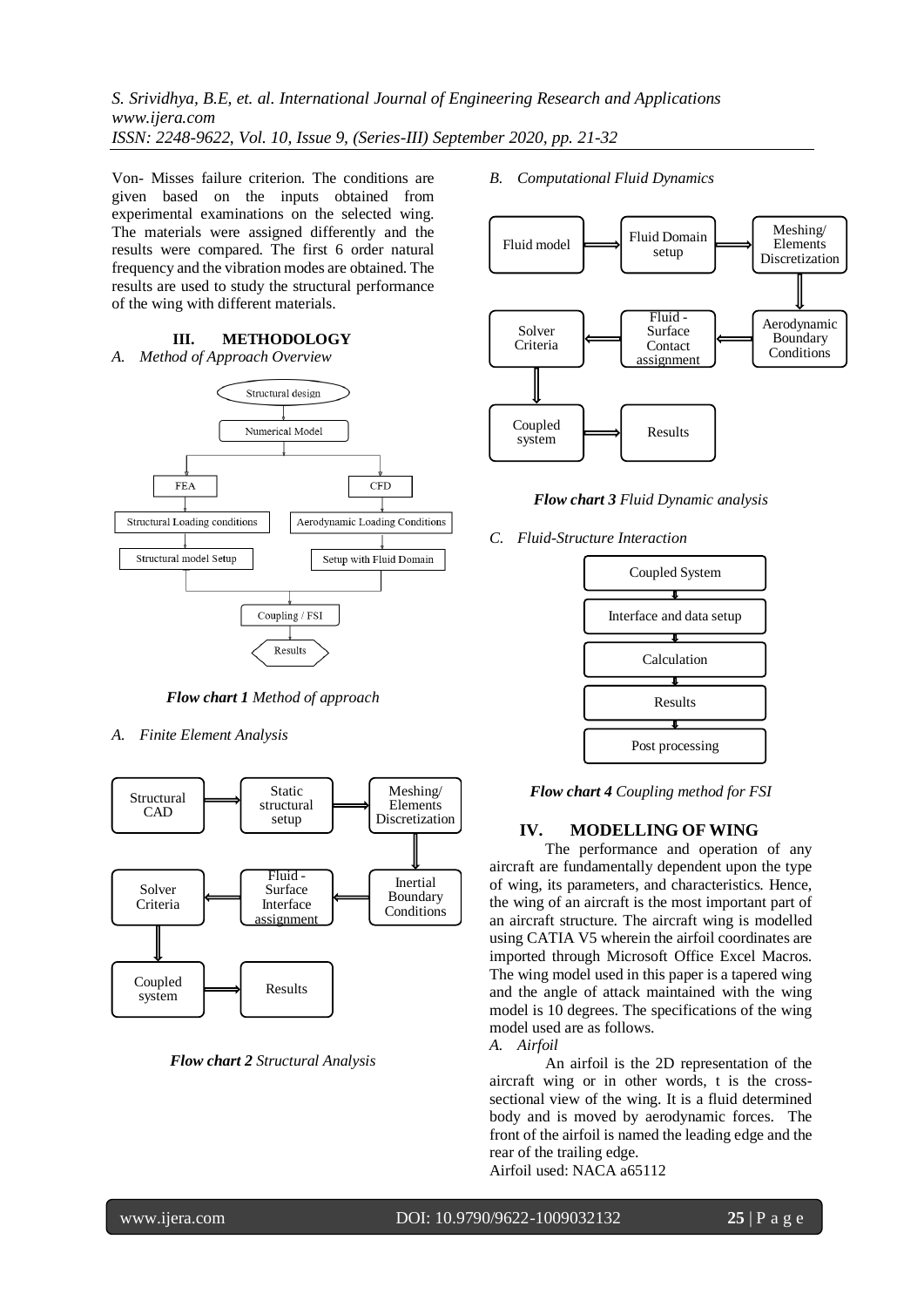Maximum thickness ratio is 12% at 40% of the chord Maximum camber is at 1.1% at 50% of the chord



### *B. Wing Dimensions*

The wing used for this project is inspired bythe AGARD wing. However, the dimensions are changed for research purposes. The dimensions of the wing used in this paper are as follows.

Root Length  $= 559$  mm Tip Length  $= 356$  mm Wing Span =  $1542$  mm

#### *C. CAD Model*

The airfoil data imported into the CATIA Software is displayed in the below figure. The points seen in the figure are the coordinates of the abovementioned airfoil and they are connected to form the curve of an airfoil.



**Fig. 3** Airfoil Plot imported in CATIA

The above figure displays the airfoil curve for the Root of the wing structure used in this project. Similarly, the airfoil coordinates for the tip are also generated by altering the data and dimensions of the coordinates and are generated using MS Excel macros. Once both the airfoil curves of Root and Tip are generated, the curves are joined using the Multi-Section method to generate the Wing Surface. The isometric view of the wing used is displayed in the following figure.



**Fig. 4** CAD Model of the wing

#### *D. Materials Used*

The material properties of a structure or fluid have a great influence on the results of both structural and fluid simulations. The material of the wing structure is defined with **Aluminum Alloy**.

Aluminum is the most common material used in the aerospace field due to its lightweight structural property and high strength. Aluminum Alloy constitutes mixtures of materials including Copper, Iron, Manganese, Silicon, Magnesium, Zinc, and Lithium. The Mechanical Properties of the chosen Aluminium allow exhibits lower weigh or density than any other high strength materials. Aluminium is much reliable for aerospace applications, especially for the high strength low weight property. The properties of the Aluminum material used in this paper are represented in Table 1.

| <b>TABLE 1</b>              |        |  |  |
|-----------------------------|--------|--|--|
| <b>MATERIAL PROPERTIES</b>  |        |  |  |
| Density $(g/cm3)$           | 2.6898 |  |  |
| Modulus of Elasticity (GPa) | 68.3   |  |  |
| Poisson's Ratio             | 0.34   |  |  |

Also, In ANSYS Fluent **air** is used for inlet surface condition at a speed of 115 m/sec. The properties of air are maintained at the atmospheric conditions with a density of  $1.225 \text{ kg/m}^3$ , the default in ANSYS Fluent.

### **V. FINITE ELEMENT ANALYSIS**

Finite Element Analysis is a numerical simulation method in which a mathematical representation of a physical system is produced. A structural model is created by applying material properties, and applicable boundary conditions which collectively are referred to as PRE-PROCESSING of the analysis. It is followed by the solution of that mathematical representation, which is referred to as SOLVING. Finally, the study of the results of that solution and plotting virtual representations of the results are collectively referred to as POST- PROCESSING. On the other hand, Computational Static structural is one of the classical core disciplines in FEA that deals with the problems involving elastic properties of the materials and the corresponding deformations based on the given problem. ANSYS is an analysis systems software that is capable of performing structural, thermal, vibrational and fluid analysis. ANSYS Workbench Static Structural solver is used for the FEA analysis part of the FSI Study.

#### *A. Ansys Static Structural*

Ansys Static Structural is one of the FEA tools available in ANSYS Workbench. Ansys structural analysis software is used to solve complex structural engineering problems involving in design and development of a structure. With the FEA tools available in this component, the solutions can be customized and automated based on the requirement and severity of the structural mechanics' problems and parameterize them to analyze and visualize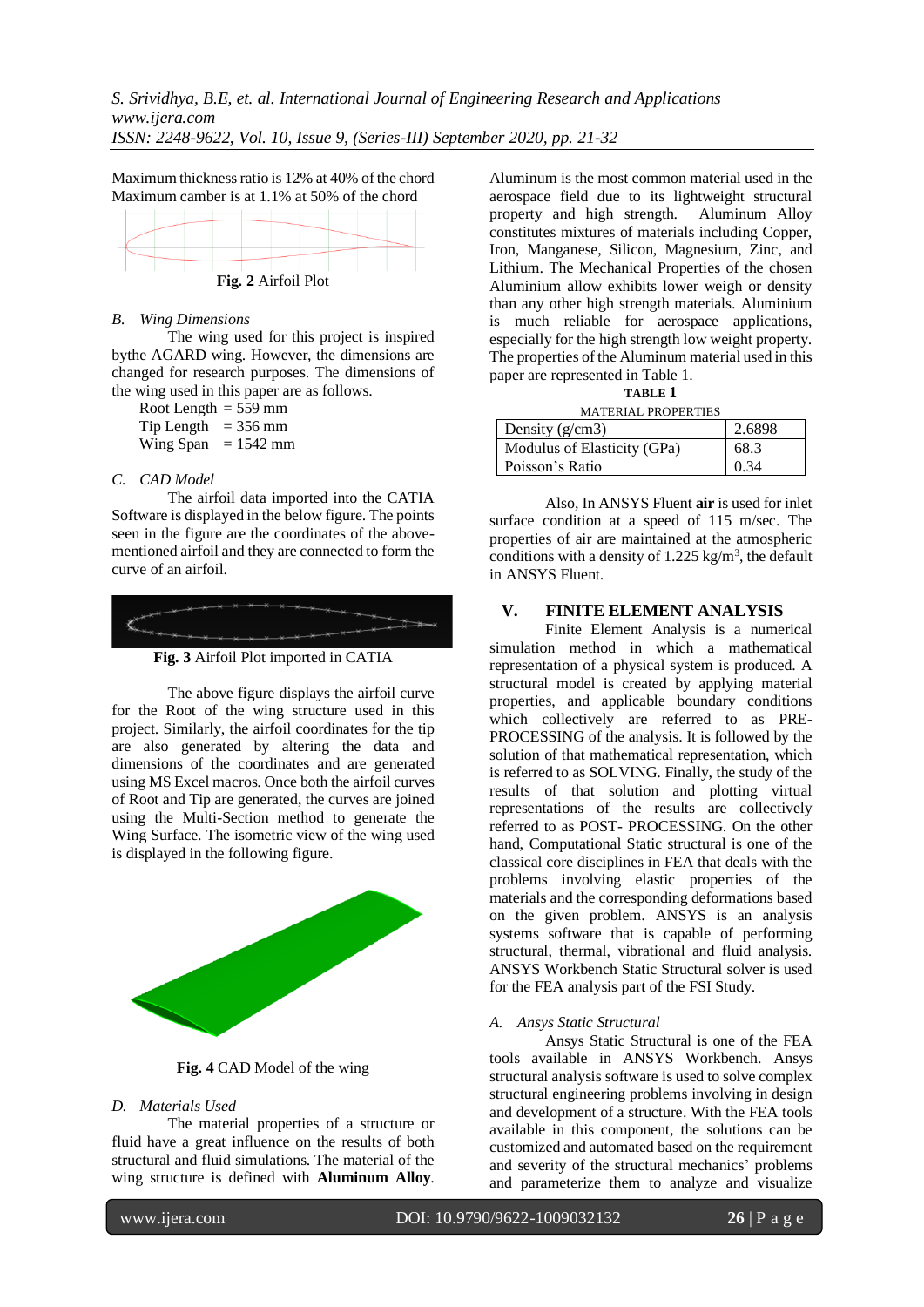different and multiple design scenarios. We have chosen ANSYS Solver systems for this project and the structural portion of the analysis, Static Structural component in Workbench is used.

## *B. Meshing*

The structural model of this project constitutes the 3D model of the wing structure. The primary part of the model setup in any numerical simulation sis meshing and the structural model is meshed using the Setup component in ANSYS Workbench. Meshing is an important part of the simulation as the elements discretized contribute integrally to the final results. A fine mesh is required for good results, the default mesh provided by ANSYS may not be uniform and proper in many cases. Especially for a structure with airfoil and wing parameters, the meshing is complicated.

A structured mesh is necessary for better results in such numerical simulations. ANSYS Workbench provides a default unstructured mesh for any geometry that is defined in the solver. So, a meshing method is introduced to form a structured mesh for this analysis. The meshing method used in our problem is the automatic method with the 2nd order quadratic elements. The whole body is uniformly defined with a 10mm element size and the mesh is solved.



**Fig. 5** Mesh of the model

The growth rate and smoothing of the above model are defined as high to attain a smooth mesh of the model. The statistics of this particular mesh are as follows,

Number of Nodes : 141894 Number of Elements : 30030

## *C. Boundary Conditions*

In this project, the wing model is setup at Cantilever Beam's condition. The condition is based on the objective that the Root of the wing structure is attached to the body of the fuselage in an aircraft and hence it is fixed. The Root chord or the root surface of the wing is applied with fixed support. So, the structural model used in this problem exhibits the cantilever beam condition.

Standard Earth gravity is assigned in the ydirection according to the coordinate orientation if the model that resembles the actual position of a wing in cruise having gravity act downwards in the wing. An external load pressure of 500 Pa is distributed on the top surface of the wing as the C label indicates in the figure.



**Fig. 6** Boundary conditions

The upper surface, lower surface, and the Tip surface are assigned as Fluid-Structure Interface. The Large deformations option in the analysis settings is turned on to obtain the results with more accuracy. In this particular type of solving, the minor deformations, or the changes in the result is also accounted for the result. The model is solved under Pre-Stress Environment in ANSYS. Hence the large deformation is selected. Also, the required results components are inserted into the solution for post-processing.

# **VI. COMPUTATIONAL FLUID DYNAMICS**

Computational Fluid Dynamics (CFD) is the numerical solution method involving applied mathematics, physics, and computational software to solve the flow of a gas or a liquid and the effect of said fluid around the object through which they pass. Computational Fluid Dynamics is based on the Navier-Stokes equations. These equations control the CFD solver and describe how the velocity, pressure, temperature, and density of a moving fluid are connected in a system. For solving the fluid characteristics in this study, ANSYS Fluent solver, the Computational Fluid Dynamics solver system available in ANSYS is used. A fluid-domain is created for the wing model and the boundary conditions are applied based on the aerodynamic loads the structure is subjected to. Also, **Dynamic Meshing** is applied to the surfaces for the FSI purpose.

#### *A. ANSYS Fluent*

ANSYS provides us a comprehensive suite of a computational fluid dynamics solver system for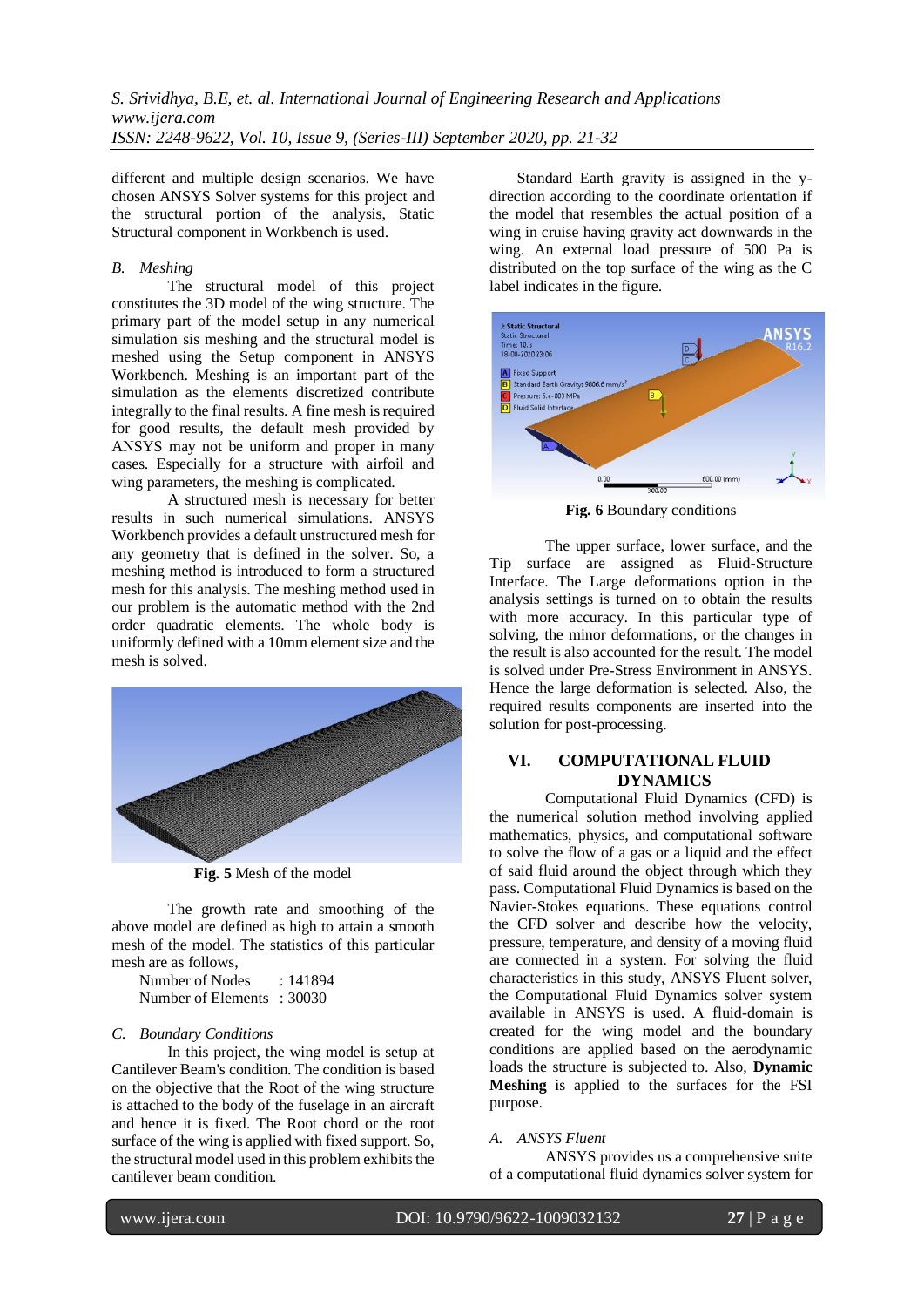modeling fluid flow and other equivalent and related physical phenomena. ANSYS solver system offers an unparalleled fluid flow analysis capability by providing all the tools that are necessary to design and optimize any kind of fluids equipment. It also helps in studying various scenarios by troubleshooting existing solving systems. The primary ANSYS solvers available in ANSYS in the area of the fluid and CFD are ANSYS Fluent and ANSYS CFX.

Both components provide a wide range of Fluid problem scenarios that enable many types of Engineering practices. With these solver systems, We can simulate various kinds of phenomena including aerodynamics, hydrodynamics, combustion, mixtures of liquids/solids/gas, reacting flows, particle dispersions, heat transfer, etc,. Both Steady-state and transient flow phenomena can be solved in ANSYS System. The graphic results of an ANSYS FLUENT CFD software simulation will illustrate the flow of a fluid, movement of the particle flow, heat transfer simulations, chemical reactions in a system, etc.

ANSYS Fluent has been used for this project for solving the aerodynamic forces of the wing. Fluent is much reliable than CFX in cases of system coupling method. The governing equations of any CFD Solver are as follows and the ANSYS Fluent also follows the same set of governing equations to solve any problem given.

#### *B. Fluid Domain Model*

A separate fluid domain around the model is required to define the role of the structural model inside the fluid atmosphere. In such cases, a separate fluid domain Boundary box is modeled. This can be done using CAD Modelling software or the design modeler in ANSYS also allows for such operations. This operation requires to draw a box around the fluid domain as required and subtracting the wing model structure inside the box so that the shape follows as that the region around the wing.



**Fig. 7** Fluid- Domain Model

The Fig. 7 clearly illustrates the box that

surrounds the wing model is the fluid domain of the given wing model. A required domain is designed and extruded to form a box, Also, a Boolean operation is performed to subtract the wing area from the fluid region such that the air or any other fluid flowing through the domain will not interfere with the interior portion of the wing. The air flows around the wing.

## *C. Meshing*

The CFD model in this project comprises a fluid domain region surrounding the structure of the wing. Hence the meshing is a bit complicated than the structural model. We have to make sure that the entire fluid domain is distributed with uniform meshes while maintaining a smooth mesh around the contact region of the wing i.e., the FSI surfaces inside the boundary box. The 5 flat surfaces of this fluid domain are defined with second-order Triangular elements. The meshing method used for the wall face of the domain is the automatic method with the 2nd order quadratic elements as shown in the figures below, Fig. 8 and Fig. 9.



**Fig. 8&9** Mesh of the Fluid Model

The growth rate and smoothing of the above model are defined too high to attain a smooth mesh of the model. The statistics of this particular mesh are as follows,

| Number of Nodes                    | :123926 |
|------------------------------------|---------|
| <b>Number of Elements</b> : 677511 |         |

## *D. Boundary Conditions*

Boundary conditions consist of flow inlets and exit boundaries, wall, repeating, and pole boundaries, and internal face boundaries in the solution domain and it determines the flow characteristics. The applied boundary conditions in this set of the fluid model are tabulated.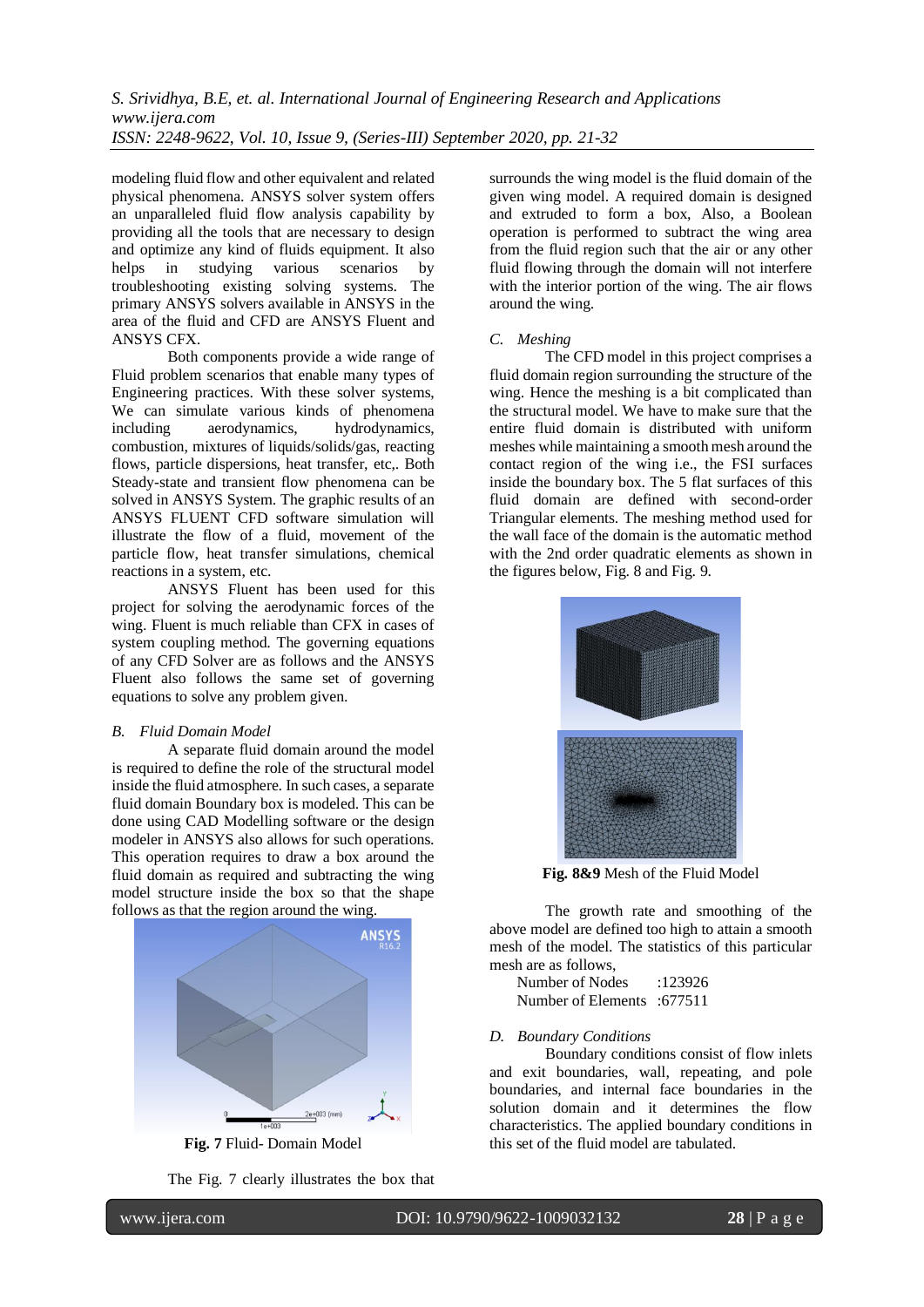| TABLE <sub>2</sub>                 |                         |  |
|------------------------------------|-------------------------|--|
| <b>FLUENT BOUNDARY CONDITIONS</b>  |                         |  |
| <b>Surface</b>                     | <b>Type of boundary</b> |  |
| Inlet surface                      | Inlet Velocity - Air    |  |
| Outlet surface                     | Pressure outlet         |  |
| <b>Bottom</b> face                 | Symmetry                |  |
| Top face                           | Symmetry                |  |
| Face behind                        | Symmetry                |  |
| Front Wall / Wing<br>attached face | Wall                    |  |
| Wing surfaces                      | Wall                    |  |
| The region inside the<br>domain    | Interior                |  |

The inlet surface of the fluid domain is defined with air inlet velocity with a velocity magnitude of 115 m/s. The initial gauge pressure is set to 0 at the inlet. The outlet surface in this model is defined as a Pressure outlet with default gauge pressure settings. As mentioned in the table, the front wall is assumed to be the region in which the root of the wing is attached to the fuselage body and hence assigned as a wall with No-Slip condition. The contact region is also defined as a wall since it is a structure and the fluid is flowing around the structure. The remaining 3 surfaces are applied as symmetry. The interior section is the region covered inside the volume of the fluid domain boundary box and so the region is applied as the interior.

## **VII. COUPLING SYSTEM**

The FSI study requires a coupling system to transfer the data in Static structural (FEA data) and Fluent (CFD data) to solve the Fluid-Structure Interaction occurring in this set of problems. Ansys offers a System Coupling method through which we can manage to the exchange of data and coordinate independent solver executions to solve the complex interactions between physical models. In ANSYS software it is simulated in separate solvers with the transferred data and provides the results. The System Coupling in ANSYS manages the exchanged data transferred between the solvers as defined to model the application and coordinate both the solvers. This form of execution between them ensures smooth convergence of any Multiphysics simulation especially, high-fidelity Multiphysics simulations like FSI.



**Fig. 9** ANSYS components Interaction

In ANSYS Static Structural, the upper surface and the lower surface of the aircraft wing is defined as **Fluid-Structure Interface**. This enables the setup in the Coupling system to read the data for Fluid-Structure Interaction.In ANSYS Fluent, the wing surfaces or the contact region as mentioned earlier is set to the Coupling method as the operation on these surfaces is entirely dependent on the coupling system and coupled boundary condition.

The data transfers allow the regions to be setup in the coupling system. The user must define the region with Structural – Fluid coupling and Fluid – Structural coupling. The properties are assigned by defining the source and target for the Fluid-surface interaction regions that were previously conditioned. The source and target are defined based on the FSI surface assigned in Static structural and Coupling contact defined in Dynamic Meshing in ANSYS Fluent. Dynamic Meshing was applied to all the surfaces in ANSYS Fluent based on the operation of each surface.

#### **VIII. SOLUTION**

The data in the Static Structural component and Fluent is transferred to the System coupling and the 2-way coupling method interchanges the data to both the solver components. The time step size and the number of time steps are calculated based on the problem and the solution model is setup. The numerical simulation is solved through the coupling solver. The results are observed separately from the Static Structural component and Fluent component respectively for better visualization.

## *A. Structural results*

The ANSYS Workbench solves the given problem with the applied boundary conditions, solution definitions, and yield the results as required. The coupling method accounts for the aerodynamic load on the Surfaces of the aircraft wing. In this project, the structural results determined are Deformation along the y-axis in the wing, Equivalent Stress, Equivalent Strain, and shear stress along the surface of the wing. The Total deformation in this wing is illustrated in the figure below. The maximum is found to be at the tip of the wing where the wing is deformed up to 0.4 mm while the root of the wing doesn't deform and the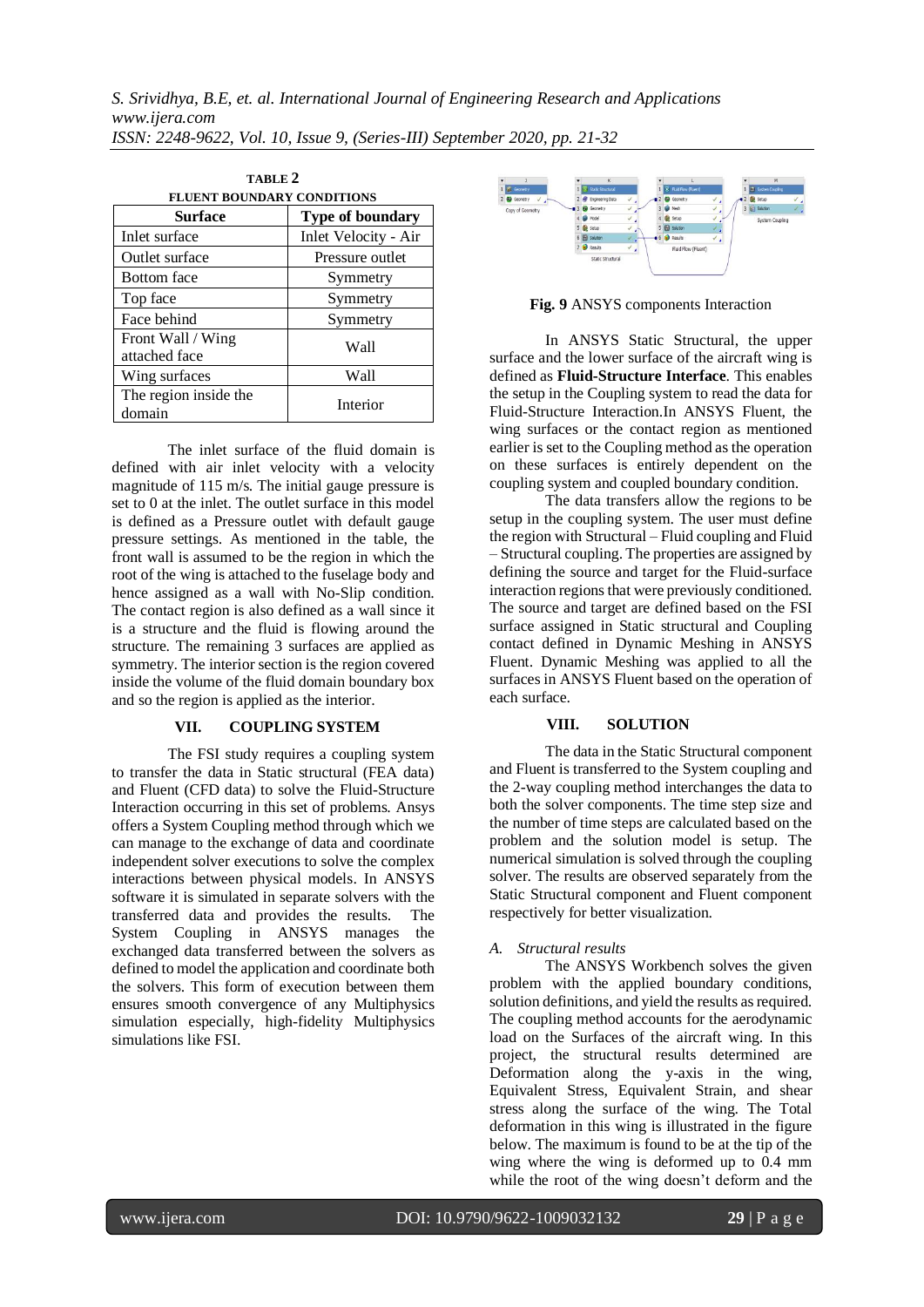value goes to very less in the range of 0 to 0.04 mm. This deformation is influenced by the structural load as well as the aerodynamic loads applied from ANSYS Fluent.



**Fig. 10** Total Deformation

As we can see in the previous figure, the applied pressure causes the wing to deflect in the direction normal to the wing structure and this is accounted as the wing divergence under these circumstances and boundary conditions. The equivalent stress and strain are illustrated in the following figures.



**Fig. 11** Equivalent Elastic Strain



**Fig. 12** Equivalent Stress

Shear stress is the force that is occurring tangentially over the surface area of the plane. Shear strain is the displacement of the plane over the distance of that surface from the opposite plane. The shear stress along the surface of the wing can be obtained by solving the shear stress on the XZ Plane in this particular model. Fig. 13 illustrates the Shear stress along the upper surface of the Wing. The shear stress is maximum along the leading edge of the wing surface near the Root of the wing.



**Fig. 13** Shear stress along the upper surface



**Fig. 14** Shear stress across the chord

The shear stress is intense near the root of the wing and it alleviates. Also, the shear stress solution along the YZ Plane gives the shear stress along the airfoil or cross-sectional area of the wing. The shear stress along the Root of the chord is represented in Fig. 14. Here, the shear stress is appeared to be maximum at the chord line and the camber line section for the given boundary conditions.

### *B. Fluent results*

CFD Post is used for the Post-processing of the Fluent solver. Once the simulation is done, The CFD Post can be used to view the fluid flow, pressure distribution, and velocity vectors or other parameters required for any given problems. For this problem, we are studying the pressure distribution and velocity behaviours of the give fluid domain. Fig.15 below illustrates the pressure distribution over the developed wing.



**Fig. 15** Pressure distribution over the surface of the wing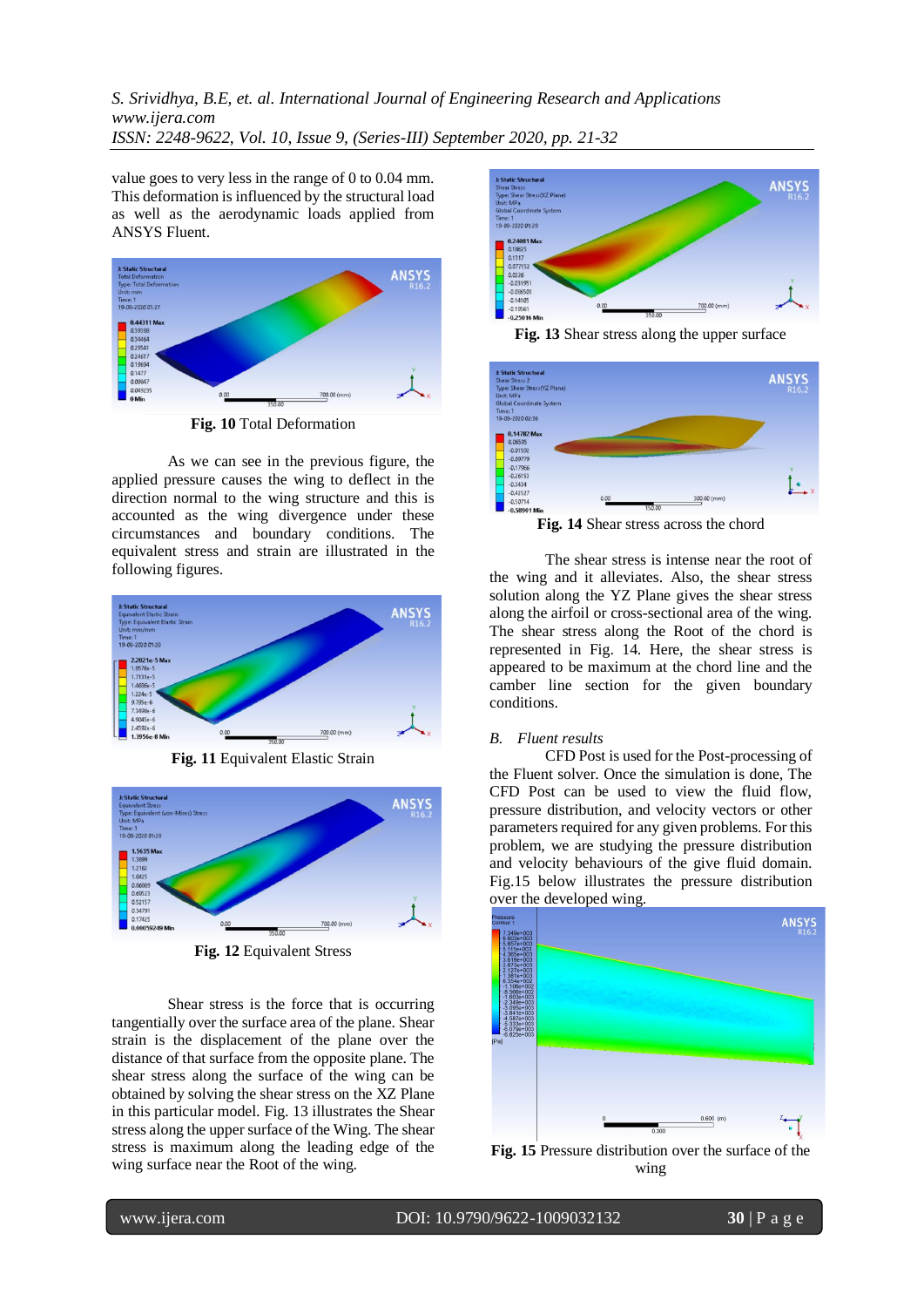The above image shows the pressure distribution along the surface of the wing. Here the upper surface is displayed. The pressure is maximum at the leading edge of the wing and it is uniform over the surface and again increases along the trailing edge. Fig.16 shows the pressure distribution contours concerning the wall that is attached to the wing.



**Fig. 16** Pressure distribution around the airfoil

Similar to that of pressure distribution observation, the velocity of the air inside the fluid domain is also observed in the post-processing of the Fluent. The air is set to flow from the inlet surface and it flows around the wing surface as it comes in contact with the wing area. The velocity vectors of this particular operation are illustrated in Fig. 17 and Fig.18.



**Fig. 17** Velocity contours around the airfoil



**Fig. 18** Velocity contours around the domain

# **IX. RESULTS**

The above solutions produced are the results of the model that is coupled under the System coupling method where the structural loads are transferred to ANSYS Fluent and the aerodynamic loads given in Fluent are transferred to Static Structural. But, the main objective of this paper is to study the deflection of the wing structure under these structural loads and aerodynamic loads combined. This is obtained by Total Mesh Displacement in CFD- Post.

Total Mesh displacement along the y-axis is determined and is represented in Fig. 19. The value of the deflection of the wing is **0.4 mm.** The deformation is along the tip of the aircraft wing under the given loads. The contours in the image illustrate the deflection of the wing.



**Fig. 19** Total Mesh displacement (Tip of the wing)

# **X. CONCLUSION**

The main objective of this paper is to conduct the 2- way FSI Analysis using ANSYS components. The aircraft wing is modelled using CATIA V5 CAD software and is imported into ANSYS Workbench. The structural model and Fluid domain model are developed respectively based on the requirements. The boundary conditions for both the FEA Model and CFD model are defined in Static structural and ANSYS Fluent separately along with the assignment of contact surface conditions for coupling. The system coupling in ANSYS Workbench is used to perform the 2-way FSI Interaction for the components. The data is transferred as Fluid-Structure and Structure-Fluid